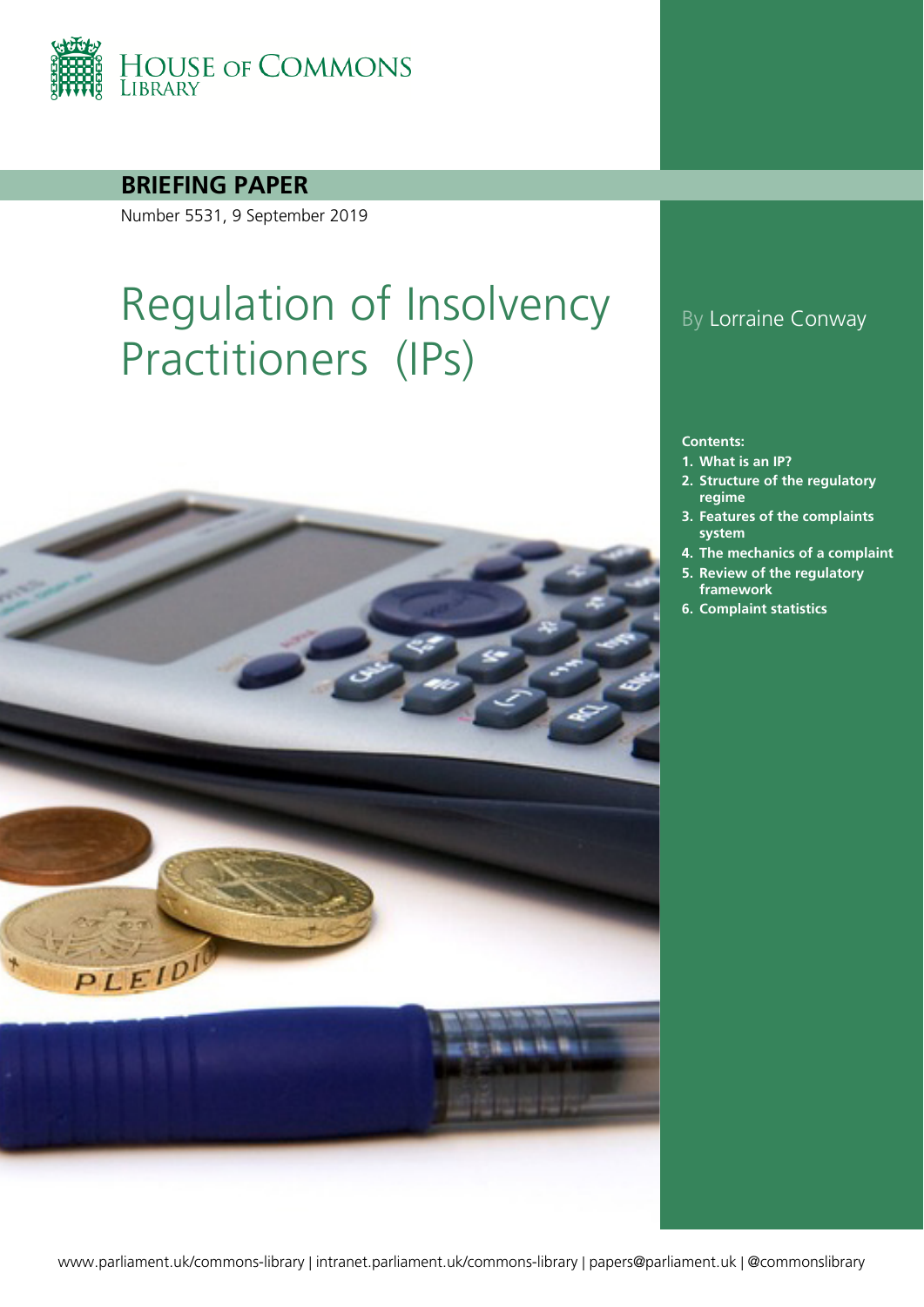## **Contents**

| <b>Summary</b> |                                                                        | 3                 |
|----------------|------------------------------------------------------------------------|-------------------|
| $\mathbf{1}$ . | What is an IP?                                                         | 4                 |
| 2.             | Structure of the regulatory regime                                     | 5                 |
| 2.1            | Role of the Insolvency Service                                         | 5                 |
| 2.2            | Role of the Recognised Professional Bodies (RPBs)                      | 5                 |
| 2.3            | The 2015 legislative changes                                           | 6                 |
| 2.4            | New regulatory objectives                                              | 6                 |
| 3.             | Features of the complaints system                                      | 8                 |
| 3.1            | Who can make a complaint?                                              | 8                 |
| 3.2            | What complaints cannot be considered by the Gateway?                   | $8\,$             |
| 3.3            | Complaints about an IP's remuneration                                  | $\mathsf 9$       |
| 3.4            | Sanctions that can be taken against IPs                                | 9                 |
| 4.             | The mechanics of a complaint                                           | 11                |
| 4.1            | First stage: assessment/preliminary enquiry                            | 11                |
| 4.2            | Second stage: formal investigation                                     | 11                |
| 4.3            | Third stage: consideration by a committee, which may impose a sanction | $12 \overline{ }$ |
| 4.4            | Fourth stage: review or appeal                                         | $12 \overline{ }$ |
| 4.5            | Compensation                                                           | 12                |
| 5.             | Review of the regulatory framework                                     | 13                |
| 5.1            | Review of handling complaints about IPs                                | 13                |
| 5.2            | Call for evidence on the current regulatory framework for IPS          | 14                |
| 6.             | <b>Complaint statistics</b>                                            | 15                |

Cover page image copyright: [Calculator and money](https://pixabay.com/photos/calculator-money-pen-business-1818/) – [no attribution necessary.](https://pixabay.com/service/terms/#download_terms)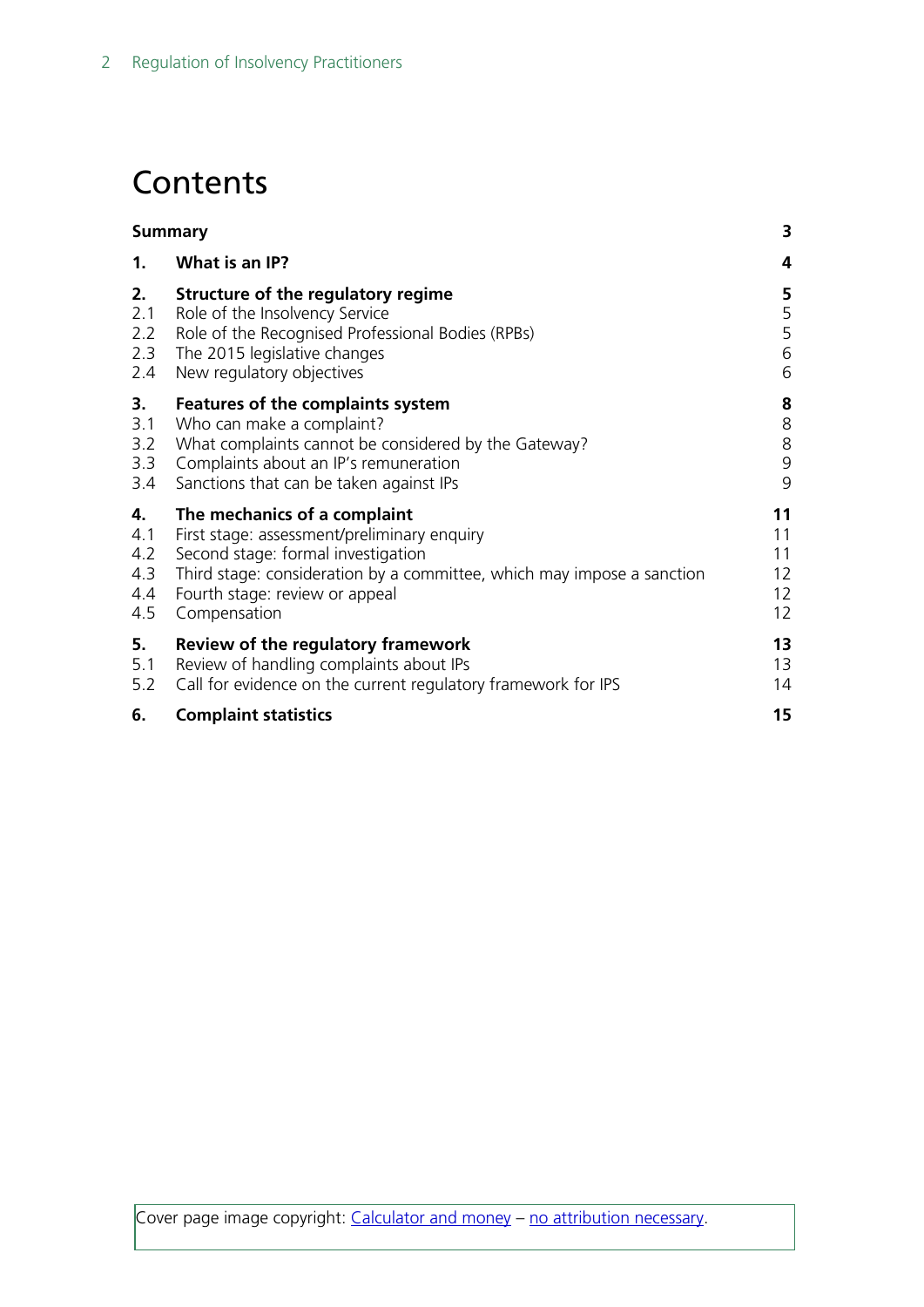## <span id="page-2-0"></span>Summary

Insolvency is a regulated profession under the *[Insolvency Act 1986](http://www.legislation.gov.uk/ukpga/1986/45/contents)* (as amended), the [Insolvency Rules 1986](http://www.legislation.gov.uk/uksi/1986/1925/contents/made) (as amended), and the *[Enterprise Act 2002](http://www.legislation.gov.uk/ukpga/2002/40/contents)* (as amended). Only a licensed insolvency practitioner (IP) may be appointed in relation to formal insolvency procedures for individuals and businesses. This means that only a licenced IP can act as:

- a liquidator,
- an administrative receiver or administrator (in respect of company insolvencies), or
- a trustee in bankruptcy (in respect of personal insolvencies)

In addition, only a licensed IP can advise on formal procedures in respect of all Company Voluntary Arrangements (CVAs) and Individual Voluntary Arrangements (IVAs). In carrying out their duties, IPs must comply with statutory requirements and follow best practice and ethical guidance.

The current regulatory framework has been in place since October 2015. All IPs must be licensed and regulated by a Recognised Professional Body ("an RPB"). Currently, there are five RPBs. Each is required to have proper procedures in place to ensure that a complaint made against an IP it authorises is properly investigated.

In October 2015, the *[Small Business Enterprise and Employment Act 2015](http://www.legislation.gov.uk/ukpga/2015/26/contents/enacted)* introduced new regulatory objectives intended to provide RPBs with a clear structure within which to carry out their regulatory functions. Importantly, the Act gave the Secretary of State the power to create a single, independent regulatory body in place of the current system of RPBs, should it be considered appropriate. This power expires in 2022**.**

On 12 July 2019, the Insolvency Service published a [call for evidence](https://assets.publishing.service.gov.uk/government/uploads/system/uploads/attachment_data/file/816560/Call_for_Evidence_Final_Proofed_Versionrev.pdf) on the current regulatory framework; it closes on 4 October 2019. This consultation starts the process to inform the government as to whether the regulatory objectives have had their intended impact or whether there is a need to make further changes, including whether to consult on a move to a single regulator.

This Commons briefing paper provides an outline of the current regulation of IPs. It provides information on how a complaint can be made against an authorised IP. At **section 5**, it also considers the Insolvency Service's recent call for evidence.

It should be noted that insolvency is a devolved function in Northern Ireland, although in practice the regime is closely aligned with that of England and Wales. Insolvency is handled by the [Northern Ireland Insolvency Service](https://www.economy-ni.gov.uk/contacts/insolvency-service) with oversight regulation carried out by the Department for Economy (DfE). Scotland shares the same corporate insolvency law as in England and Wales, but a different legal procedure applies to bankruptcy (known as 'sequestration'). Bankruptcy and insolvency are handled by the [Accountant in Bankruptcy](http://www.aib.gov.uk/about/contact-us) in Scotland.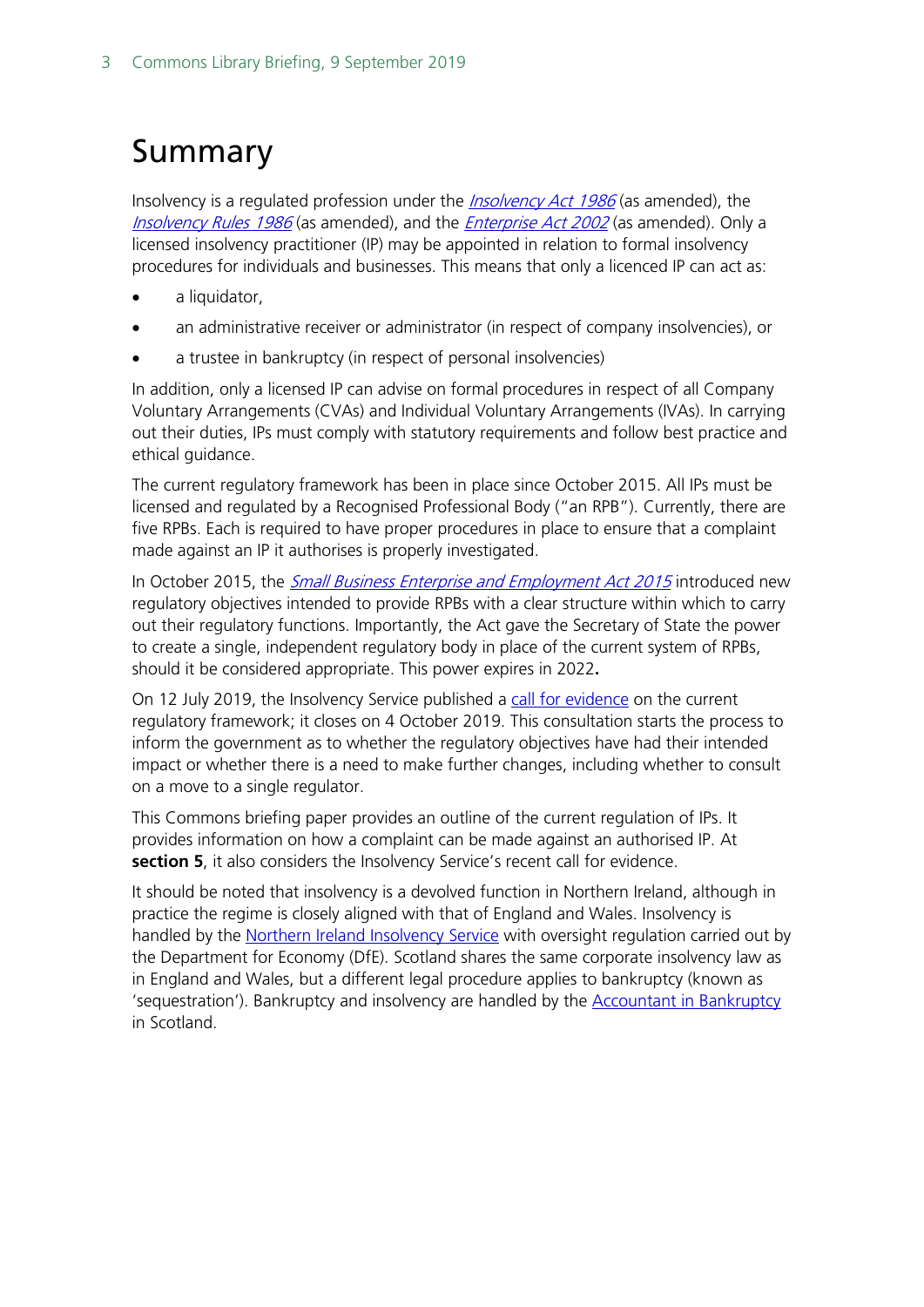## <span id="page-3-0"></span>1. What is an IP?

The authorisation regime for insolvency practitioners in Great Britain and Northern Ireland was introduced by Part XIII of the *[Insolvency Act 1986](http://www.legislation.gov.uk/ukpga/1986/45/contents)* (IA 1986).

An IP is an individual who is authorised under the IA 1986 to act as office holder in relation to an individual or in relation to a company or partnership.

In relation to an individual, an IP is authorised to act as:

- trustee in bankruptcy
- interim receiver of his/her property
- nominee or supervisor of a voluntary arrangement
- trustee under a deed or arrangement
- permanent or interim trustee in a sequestration
- trustee under a trust deed
- administrator of a deceased insolvent estate

In relation to a company or partnership, an IP is authorised to act as:

- liquidator
- provisional liquidator
- administrator
- administrative receiver
- nominee or supervisor of a voluntary arrangement
- trustee of a partnership

Some IPs take only personal or corporate insolvency appointments, but many IPs work in both fields. Insolvency is a relatively small profession; according to Insolvency Service estimates, there are currently 1,565 IPs in the UK, of which 1,244 are actively taking appointments.<sup>[1](#page-3-1)</sup>

Currently, an IP may be authorised by one of five bodies recognised under the IA 1986 for the purposes of authorising and regulating IPs. In addition, all IPs are required to:

- comply with [Statements of Insolvency Practice](http://www.insolvency-practitioners.org.uk/regulation-and-guidance/sips) (issued by the Insolvency Service);
- take note of "Dear IP" Bulletins issued by the Insolvency Service;
- act in accordance with its RPB's ethics code:
- take account of guidance issued by its RPB; and
- undertake continuing professional development

It is important to note that acting as an insolvency office holder without being authorised as an IP is an offence.

<span id="page-3-1"></span>Insolvency Service, Call for Evidence: Regulation of insolvency practitioners: Review of current regulatory [landscape,](https://assets.publishing.service.gov.uk/government/uploads/system/uploads/attachment_data/file/816560/Call_for_Evidence_Final_Proofed_Versionrev.pdf) 12 July 2019, [online] (accessed 9 September 2019)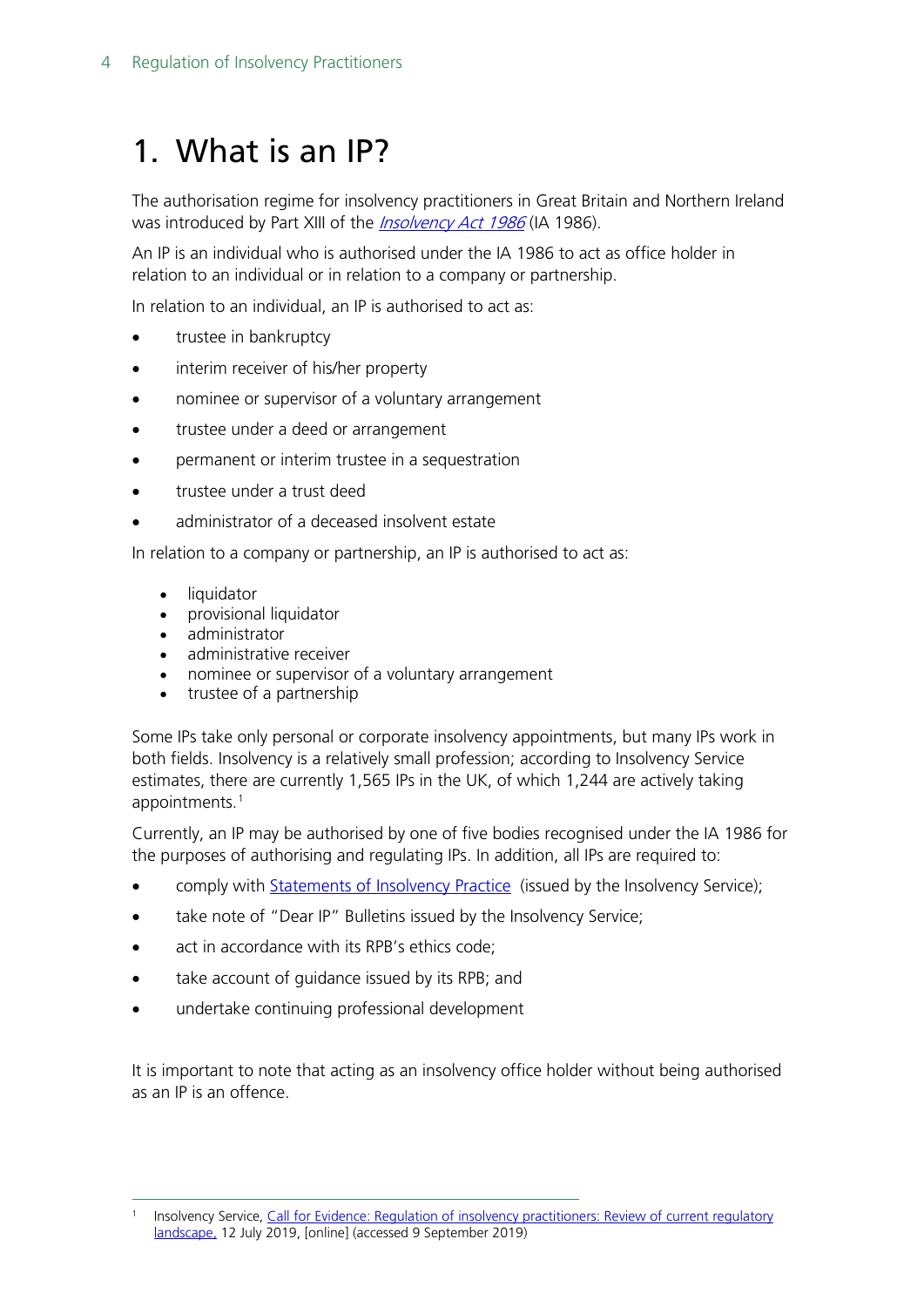## <span id="page-4-0"></span>2. Structure of the regulatory regime

### <span id="page-4-1"></span>2.1 Role of the Insolvency Service

The Insolvency Service is responsible for oversight regulation of the insolvency profession. It has a distinct role in relation to the regulation of IPs:

- First, it supervises the development of regulatory policy and professional standards, monitors the effectiveness of the relevant legislation and provides guidance to the insolvency profession on law and practice.
- Second, the Insolvency Service (specifically, its Insolvency Practitioner Regulation [Section](https://www.gov.uk/government/news/call-for-evidence-on-insolvency-practitioner-regulation) (IPRS) acts as the oversight regulator of the RPBs in Great Britain on behalf of the Secretary of State.<sup>[2](#page-4-3)</sup>

It should be noted that since 2009-10, the Insolvency Service has put its authorisation function at arm's length from its overarching regulatory function. [3](#page-4-4)

### <span id="page-4-2"></span>2.2 Role of the Recognised Professional Bodies (RPBs)

Any individual who acts as a liquidator, trustee in bankruptcy, administrative receiver, administrator or supervisor under a voluntary arrangement, must be personally authorised to act as an IP.

From September 2016, authorisation may be made by one of five RPBs (see **Box 1** below). Each authorising body is monitored by the **Insolvency Service** and is required to act in a way which is compatible with new regulatory objectives (see sections 3 & 4 below).

#### **Box 1: Recognised Professional Bodies**

As from September 2016, five RPBs will remain in force. They are:

- [Association of Chartered Certified Accountants](http://www.accaglobal.com/us/en/discover.html) (ACCA)
- [Insolvency Practitioners Association](http://www.insolvency-practitioners.org.uk/) (IPA)
- [Institute of Chartered Accountants in England & Wales](http://www.icaew.com/) (ICAEW)
- [Institute of Chartered Accountants of Scotland](https://www.icas.com/) (ICAS)
- [Chartered Accountants Ireland](https://www.charteredaccountants.ie/) (CAI)

All IPs are required to disclose details of their authorising body on their correspondence.

These new regulatory objectives are untended to provide the RPBs with a clear structure within which to carry out their regulatory functions in authorising IPs.

In practice, it is the responsibility of the Insolvency Service to ensure that the regulation of IPs is undertaken in accordance with common standards. Insolvency Service guidance requires all RPBs to have a complaints system that is accessible, fair and transparent. This includes the proper assessment and investigation of complaints, and the provision of timely and appropriate information to all parties and to the Insolvency Service. The disciplinary procedures of RPBs should secure fair and consistent outcomes.

<span id="page-4-4"></span><span id="page-4-3"></span><sup>&</sup>lt;sup>2</sup> Oversight regulation in Northern Ireland is carried out by the Department for Economy (DfE)<br><sup>3</sup> The Insolvency Service stopped authorising IPs (on behalf of the Secretary of State) at the end of September 2016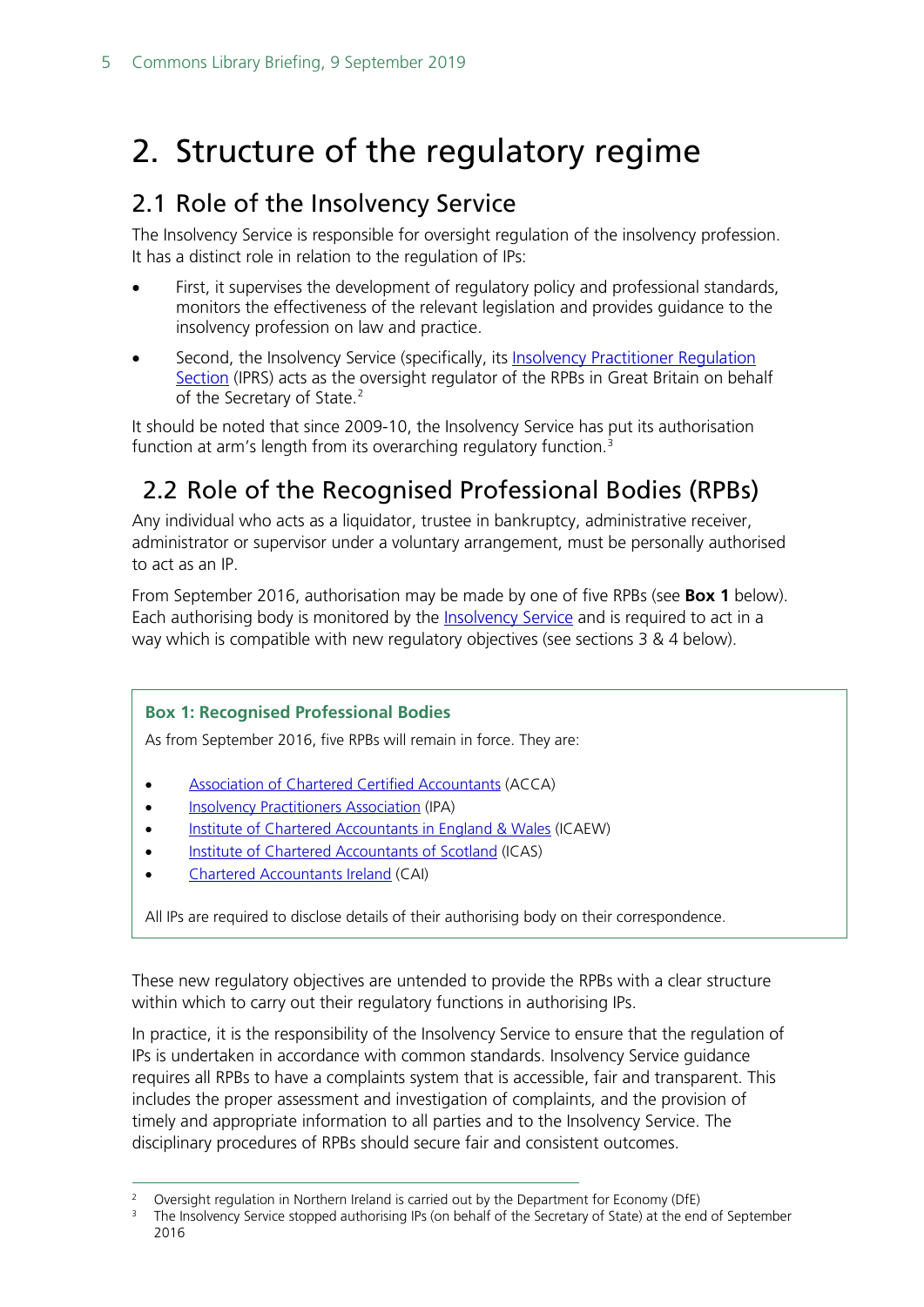### <span id="page-5-0"></span>2.3 The 2015 legislative changes

In October 2015, the [Small Business, Enterprise and Employment Act 2015](http://www.legislation.gov.uk/ukpga/2015/26/contents/enacted) introduced significant changes to insolvency law, practice and regulation of IPs. These included:

- the introduction of regulatory objectives for insolvency regulators, which apply to the RPBs and the Secretary of State, as oversight regulator;
- powers for the Secretary of State to act against RPBs and, where it is in the public interest, against IPs directly; and
- changes to the way that some IP fees and expenses are communicated and agreed with creditors.

Importantly, the Act gave the Secretary of State the power to create a single, independent regulatory body in place of the current RPBs should it be considered appropriate. This power expires in **October 2022.**

There were two drivers for change:

- First, a 2010 report by the Office of Fair Trading (OFT) into the market for corporate IPs; and $4$
- second, a 2013 report by Professor Elaine Kempson of Bristol University on her review of IP fees. [5](#page-5-3)

Both reports found that the regulatory regime for IPs lacked clear objectives against which the Insolvency Service could hold RPBs to account. In addition, the Insolvency Service had limited powers with which to regulate RPBs; it did not have a range of sanctions to enable it to deal promptly with varying degrees of poor performance. Under the Insolvency Act 1986 it could revoke an RPB's recognition, but this action was felt to be disproportionate in all but the most serious circumstances. Both reports raised concerns about the ability of unsecured creditors to control fees and the treatment of individual debtors where there is a surplus of assets.

[Guidance](https://www.gov.uk/government/publications/insolvency-practitioner-regulation-regulatory-objectives-and-oversight-powers) on the legislative changes was published by the Insolvency Service in December 2015.[6](#page-5-4)

### <span id="page-5-1"></span>2.4 New regulatory objectives

Under the regulatory objectives, RPBs are required to act in the way they consider most appropriate for achieving the following:

- having a system of regulating IPs that secures fair treatment for people affected by their acts, that is transparent, accountable, proportionate, and ensures consistent outcomes;
- encouraging an independent and competitive insolvency practitioner profession whose members provide high quality services at a fair and reasonable cost, act transparently and with integrity, and consider the interests of all creditors in any case;
- promoting the maximisation of, and promptness of returns to, creditors; and
- protecting and promoting the public interest.

<span id="page-5-3"></span><span id="page-5-2"></span>Office of Fair Trading, The market for corporate insolvency practitioners: a market study, 2010, [not online]. <sup>5</sup> [Review of Insolvency Practitioner fees –](http://www.bristol.ac.uk/media-library/sites/geography/migrated/documents/pfrc1316.pdf) Report to the Insolvency Service, Elaine Kempson, Bristol University, July 2013 [online] (accessed 9 September 2019)

<span id="page-5-4"></span><sup>&</sup>lt;sup>6</sup> Insolvency Service, **Insolvency practitioner regulation – [regulatory objectives and oversight powers,](https://www.gov.uk/government/publications/insolvency-practitioner-regulation-regulatory-objectives-and-oversight-powers) 7** December 2015 [online] (accessed 9 September 2019)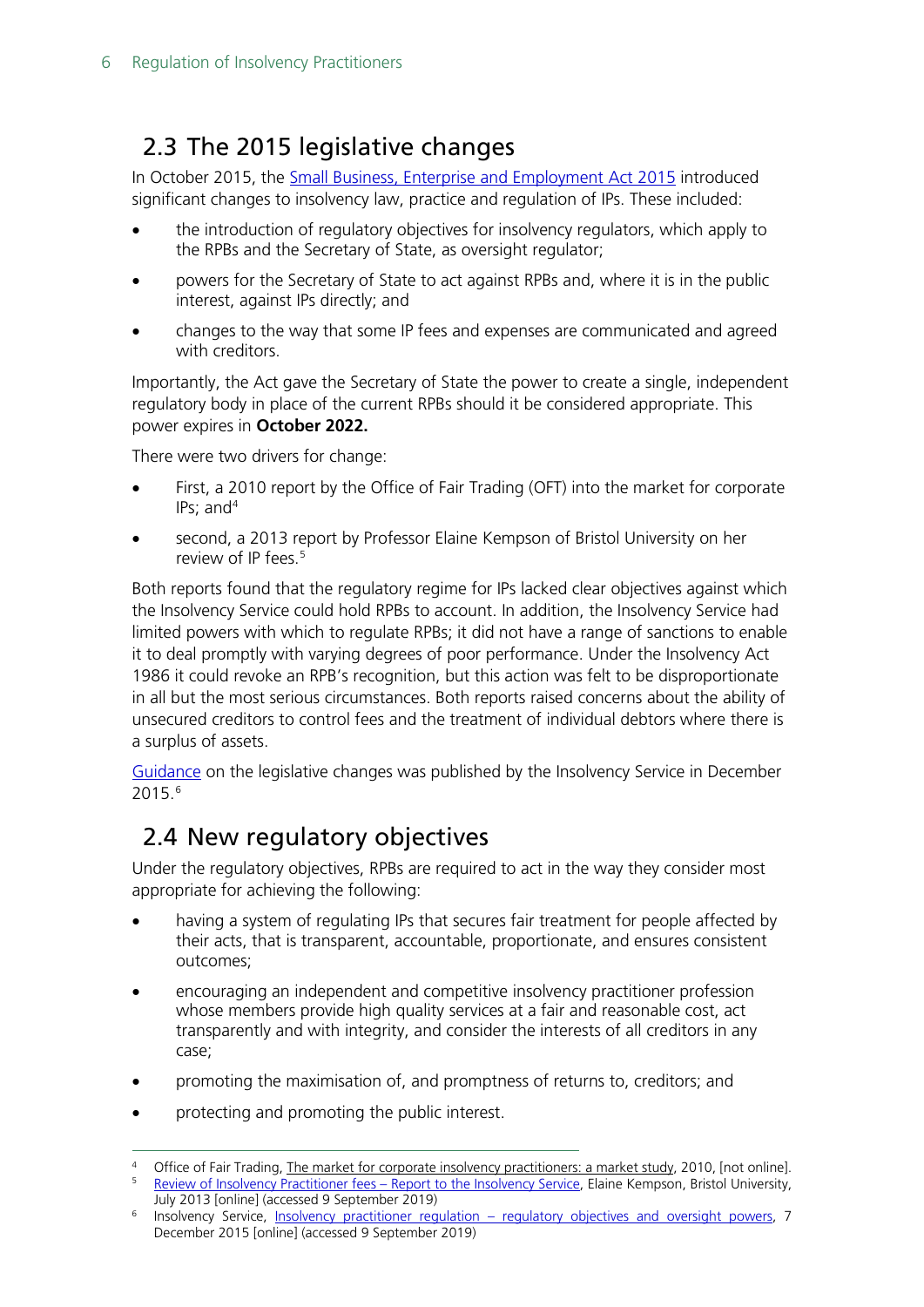#### 7 Commons Library Briefing, 9 September 2019

[Guidance on Common Sanctions](https://www.gov.uk/government/publications/disciplinary-sanctions-against-insolvency-practitioners/common-sanctions-guidance) was issued in November 2016 and is used by all RPBs to determine the appropriate sanction following a finding of IP misconduct.<sup>[7](#page-6-0)</sup> According to the Insolvency Service, this encourages consistency and best practice in the application of the available penalties.

<span id="page-6-0"></span> <sup>7</sup> Insolvency Service, [Common Sanctions Guidance,](https://www.gov.uk/government/publications/disciplinary-sanctions-against-insolvency-practitioners/common-sanctions-guidance) 2 November 2016, [online] (accessed 9 September 2019)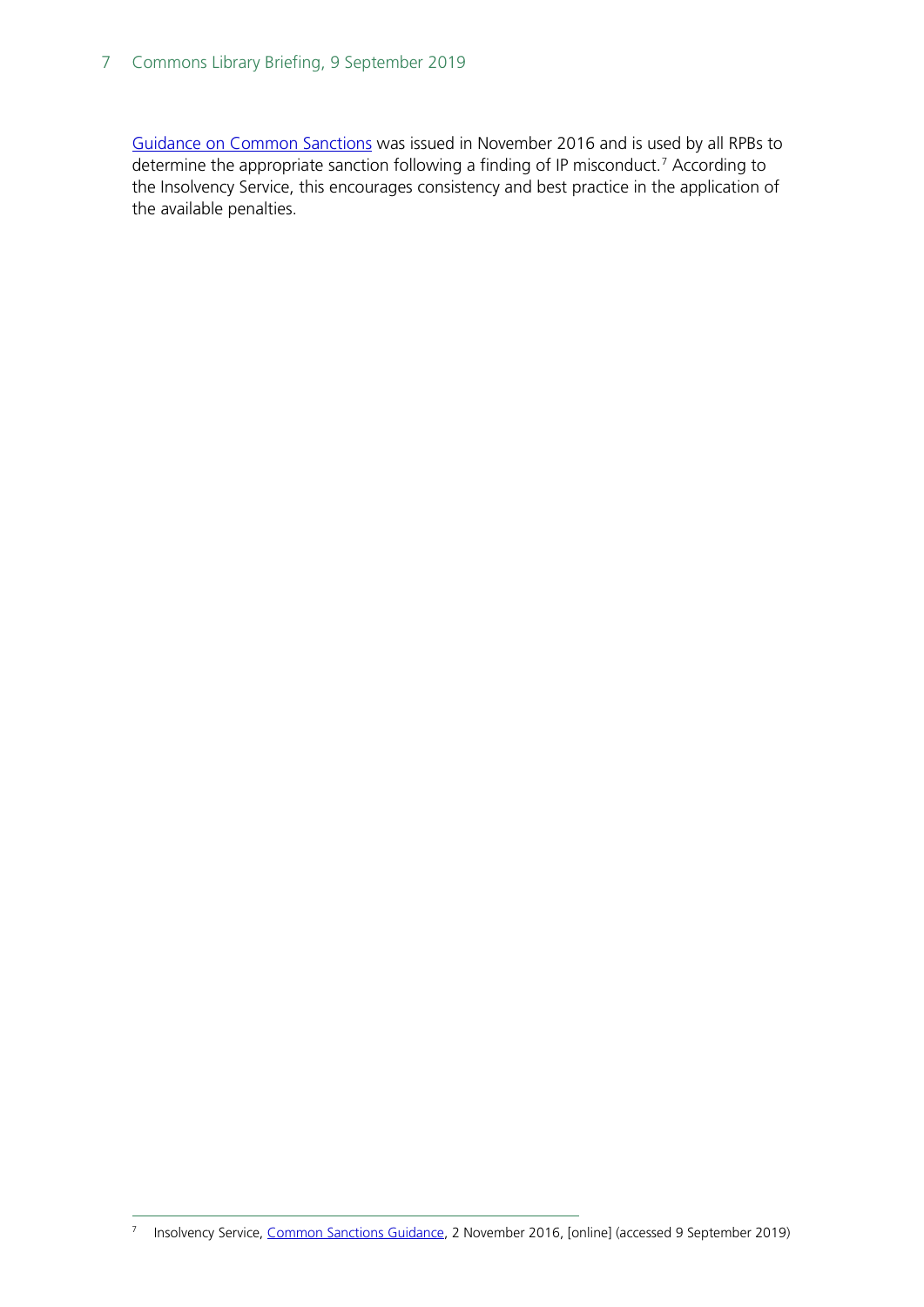## <span id="page-7-0"></span>3. Features of the complaints system

The current complaints system includes the following:

- A [Complaints Gateway](https://www.gov.uk/government/publications/insolvency-practitioners-guidance-for-those-who-want-to-complain/insolvency-practitioners-guidance-on-how-to-complain-about-an-insolvency-practitioner)
- Published Common [Sanctions Guidance](https://www.gov.uk/government/publications/disciplinary-sanctions-against-insolvency-practitioners/common-sanctions-guidance)
- Dedicated web page for publishing sanctions
- Common decision makers for appeals

A new insolvency [Complaints Gateway](https://www.gov.uk/government/publications/insolvency-practitioners-guidance-for-those-who-want-to-complain/insolvency-practitioners-guidance-on-how-to-complain-about-an-insolvency-practitioner) came into force in in June 2013. It was set up to provide a common, independent method for complainants to access the complaints system. Hosted by the Insolvency Service, the Gateway is expected to receive all complaints against IPs. On receipt of a complaint, a decision will be made by the Insolvency Service as to whether further investigation is warranted. If it is, the complaint will be referred to the relevant RPB, which will ultimately determine the complaint in accordance with new Common Sanctions Guidance.

It follows from this that before making a complaint about an IP, it is first necessary to establish to which authorised body (RPB) the IP belongs. Thereafter, the procedures for investigating and responding to any complaint will be those operated by the relevant authorised body.

It is important to note that there is a different complaints [process in Northern](https://www.detini.gov.uk/articles/making-complaint-against-insolvency-practitioner) Ireland, where complaints should be made to the **authorising body**.

### <span id="page-7-1"></span>3.1 Who can make a complaint?

Anyone who is dissatisfied with the conduct of an IP with regards to their professional work in Great Britain or with the conduct of others carrying out such work on that person's behalf. It follows from this that people who can complain include (but are not restricted to):

- debtors
- creditors
- employees
- directors or shareholders of a company

### <span id="page-7-2"></span>3.2 What complaints cannot be considered by the Gateway?

The Gateway is not a system for complaints about insolvency legislation or for matters of public policy. Similarly, the RPBs (i.e. the authorising bodies) cannot intervene in or adjudicate upon disputes of a commercial or legal nature. Ultimately, commercial disputes and disagreements about the application of insolvency law are matters for the court.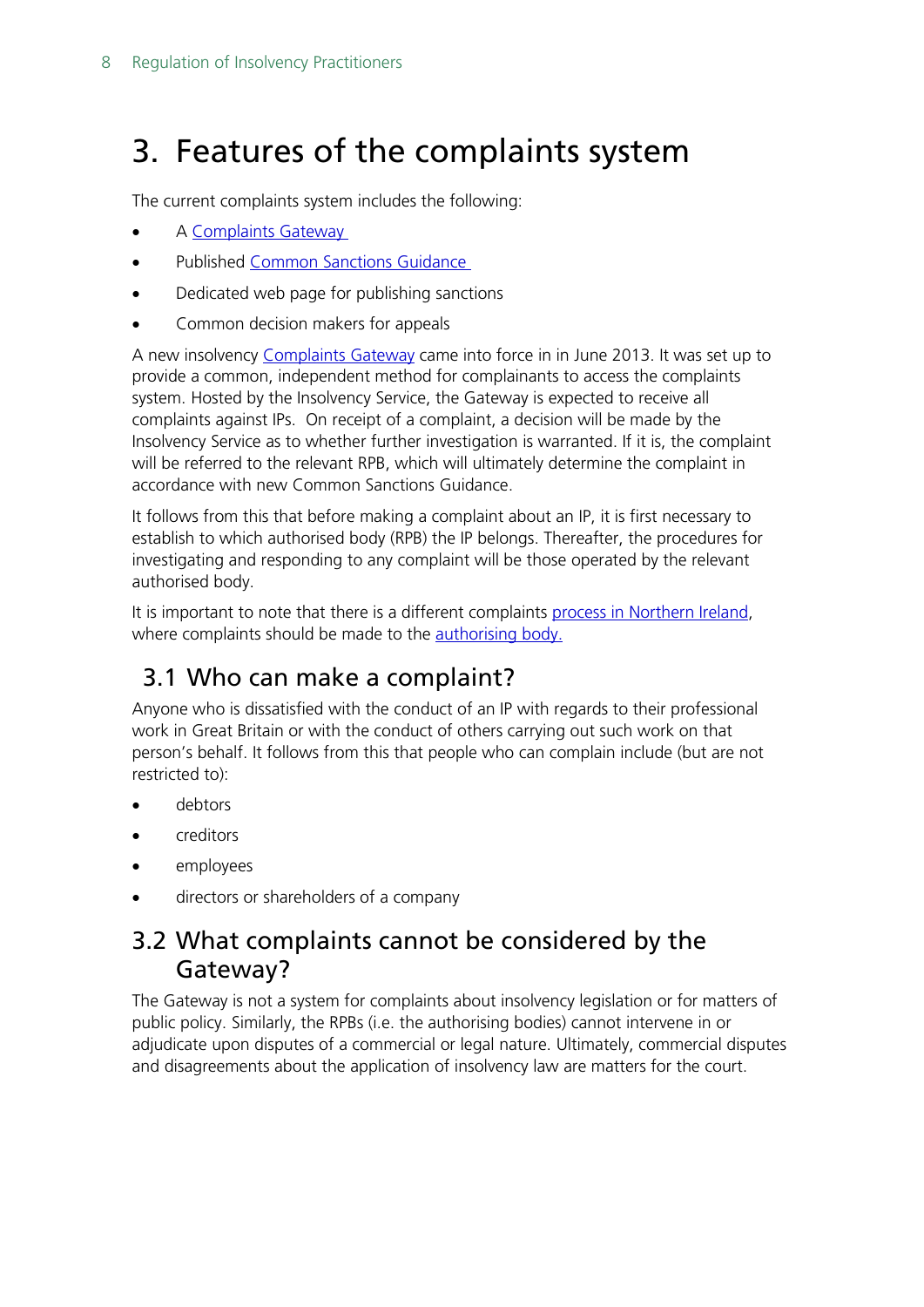### <span id="page-8-0"></span>3.3 Complaints about an IP's remuneration

A distinction is made between remuneration and expenses authorised before and after **1 October 2015** (see **Boxes 2** and **3** below).

#### **Box 2: Remuneration and expenses authorised before 1 October 2015:**

Complaints about the level of an IP's remuneration or expenses, authorised before 1 October 2015, **cannot** be directed to the Gateway.

Complaints about remuneration and expenses authorised before 1 October 2015, can only be assessed by the Gateway if:

- they involve a failure to follow the correct processes for charging or obtaining authorisation of fees; or
- they have taken fees over and above that for which they have obtained authorisation

#### **Box 3: Remuneration and expenses authorised after 1 October 2015**

- As a result of legislative changes, the Gateway can consider complaints that fees charged by an IP after 1 October 2015 are "unfair or unreasonable".
- This change only applies to fees issued in connection with insolvency appointments in England and Wales.
- The Gateway is unable to consider complaints which concern the level of fees charged by IPs for appointments in Scotland. Separate legislation applies to Scottish insolvency cases, with debtors and creditors having other means to challenge an IP's remuneration or expenses. Guidance in this respect is available through the Accountant in Bankruptcy.

New regulatory objectives dealing with IPs' remuneration and expenses, came into force on **1 October 2015**. RPBs are now expected to encourage IPs to charge fees that are "fair and reasonable." In addition, new rules (which apply in bankruptcy, administration and most liquidation cases) require IPs to provide upfront estimates of their fees for creditors' approval. They will not be allowed to take extra fees unless agreed by creditors.

The Gateway will still consider complaints about the procedures for agreeing fees, including in relation to fee estimates. More generally, the RPBs will also be obliged to assess whether the level of fees is generally appropriate in the circumstances of a case; for example, in relation to the amount and type of work carried out to administer the insolvency, including the realisation of assets and payments made to creditors.

It is important to note that if a complaint is ultimately upheld by the authorising body, this will not necessarily result in any amendment of the fee, nor will any fine imposed by the authorising body be paid to the complainant.

### <span id="page-8-1"></span>3.4 Sanctions that can be taken against IPs

Where failures in compliance are identified, the five RPBs have a range of regulatory and disciplinary sanctions at their disposal to use against an IP (see **Box 4** below).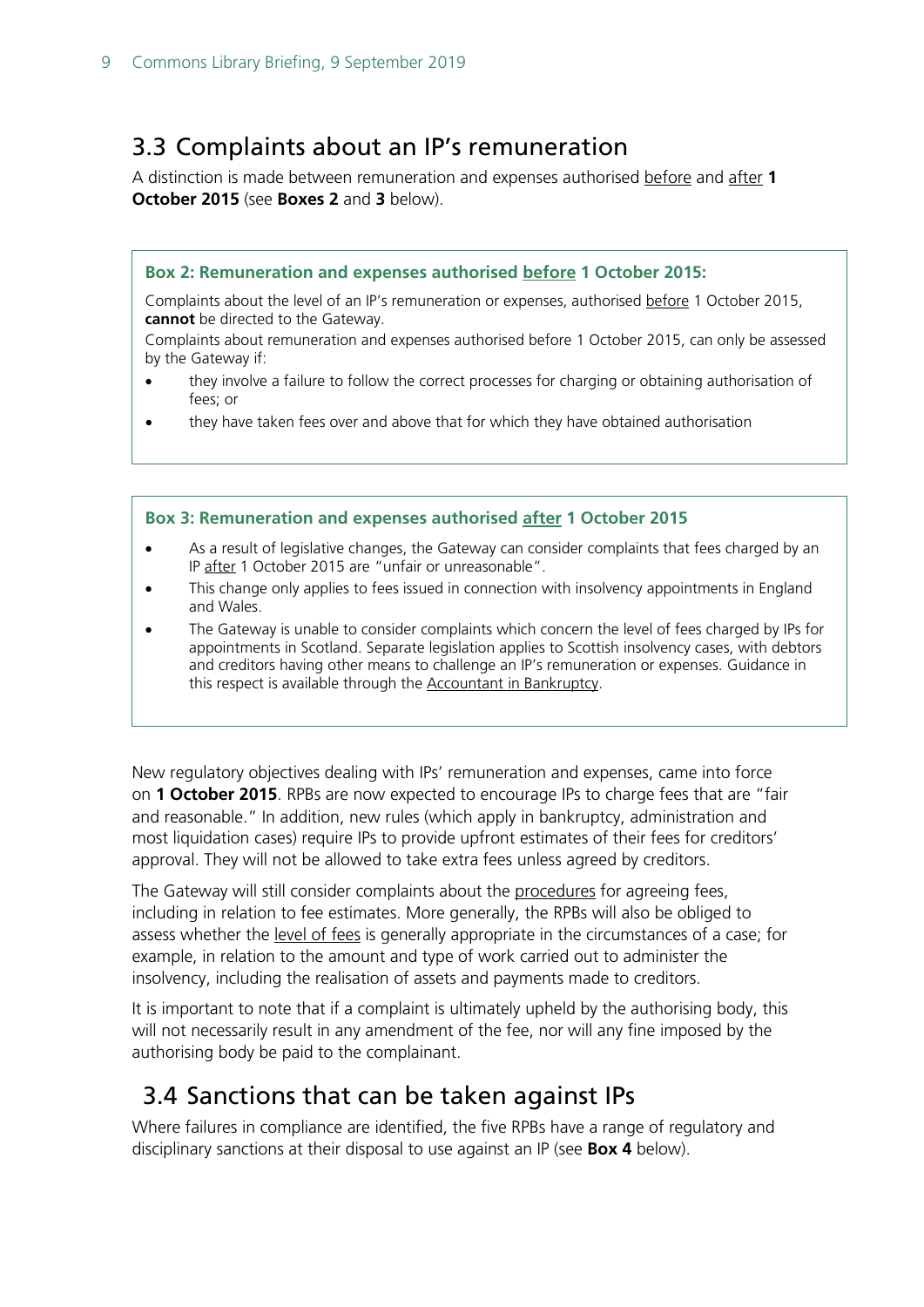#### **Box 4: Sanctions that can be taken by an RPB against an authorised IP**

These sanctions include:

- undertakings to amend practices
- restrictions (including limiting the number or type of appointments)
- imposing bans on accepting new appointments
- fines (including circumstances where the member has consented to the fine) with or without orders for payment of costs
- requiring an IP to make improvements to their practice
- withdrawing authorisation (this, of course, is the ultimate sanction since it will prevent the individual from acting as an IP in any capacity)

It is important to note that the Insolvency Service has published Common Sanctions [Guidance.](https://www.gov.uk/government/publications/disciplinary-sanctions-against-insolvency-practitioners/common-sanctions-guidance) The aim of this guidance is to provide transparency and ensure that, if the findings against an IP are consistent, the outcome and sanction across the RPBs are comparable.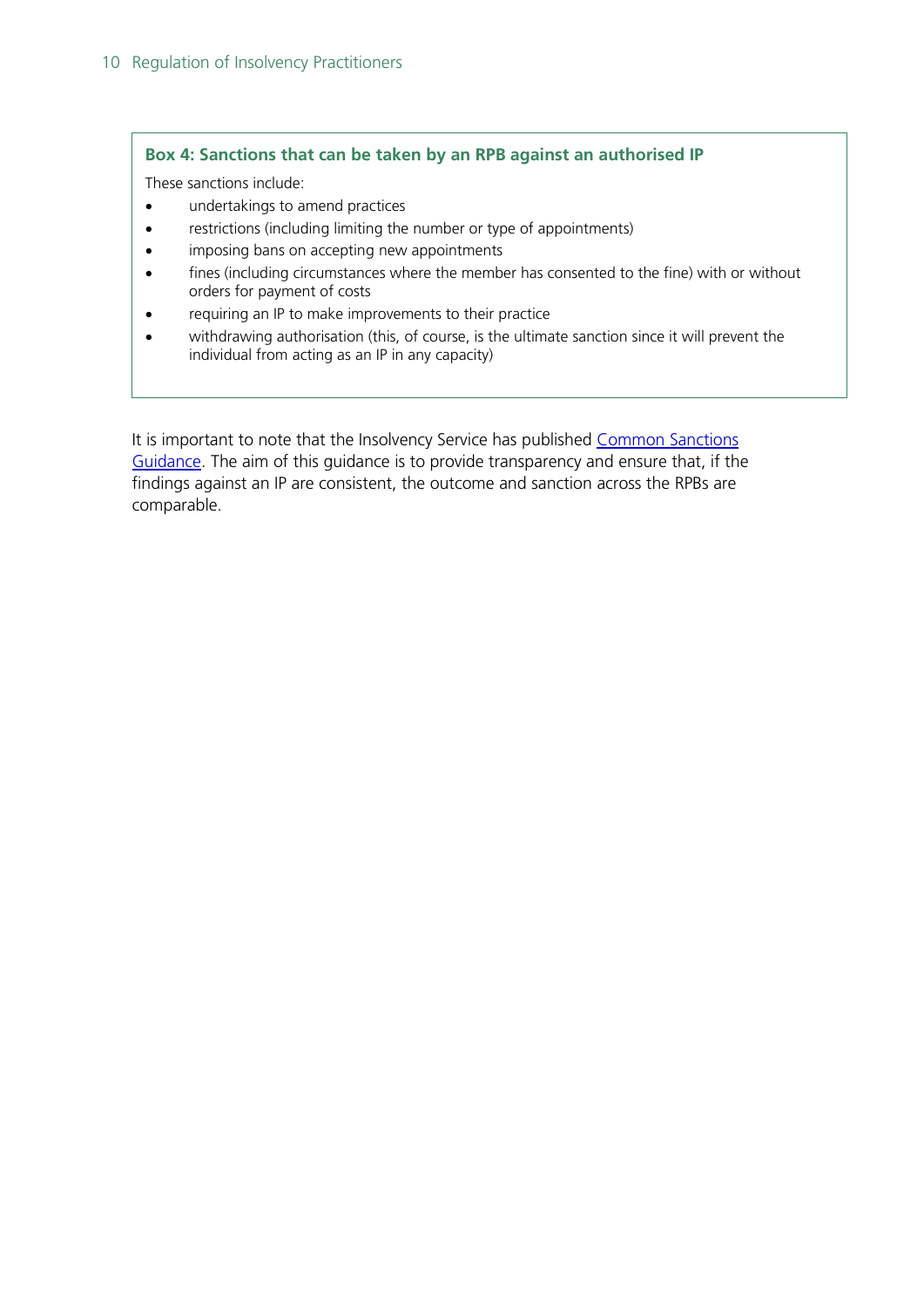## <span id="page-10-0"></span>4. The mechanics of a complaint

Although each RPB has its own approach to dealing with complaints against one of its authorised IPs, there are typically four main stages:

- assessment/preliminary enquiries
- formal investigation
- consideration by a committee, which may impose a sanction
- review/appeal

### <span id="page-10-1"></span>4.1 First stage: assessment/preliminary enquiry

If a person thinks that an IP has acted unprofessionally, improperly or unethically, they can use the insolvency [Complaints Gateway](https://www.gov.uk/complain-about-insolvency-practitioner) to make a formal complaint. On receiving a complaint, the Insolvency Service will carry out an initial assessment. If the complaint falls within the scope of the complaints system and relates to an activity or behaviour which may result in an IP being liable to disciplinary action, it is passed to the relevant RPB for consideration in accordance with published guidance (see **Box 5** below).

#### **Box 5: First stage: assessment/preliminary enquiry**

- A referral by the Gateway means that the Insolvency Service has assessed the complaint as being suitable for further enquiry by the RPB and no detailed investigation has taken place at that stage.
- Once a complaint is referred by the Gateway, each RPB has a procedure for carrying out an assessment or preliminary enquiry. The purpose is to determine whether the complaint merits: a formal investigation or referral to the RPB's investigation committee; and whether further evidence should be requested from the complainant.
- According to the Insolvency Service, the most common reasons for closing a complaint at the assessment stage are: the complainant's failure to respond to further enquiries; or their inability to provide evidence to support their complaint.
- Most of the RPBs offer a **conciliation process**. In some cases, conciliation enables a matter to be resolved by reaching an agreement that is satisfactory to both the complainant and the IP – without the need to use formal disciplinary procedures.

### <span id="page-10-2"></span>4.2 Second stage: formal investigation

If, on completion of its assessment and preliminary enquiries, the RPB concludes that the IP may be liable to disciplinary action (and enough evidence has been provided), the complaint will progress to formal investigation (see **Box 6** below).

#### **Box 6: Second stage: formal investigation**

- As part of the investigation process, those RPBs that have not already done so, will contact the IP for their response to the complaint.
- In most cases, the RPB will share the IP's response with the complainant.
- According to guidance for the insolvency Complaints Gateway, RPBs should aim to have substantially completed an investigation within **6 months**.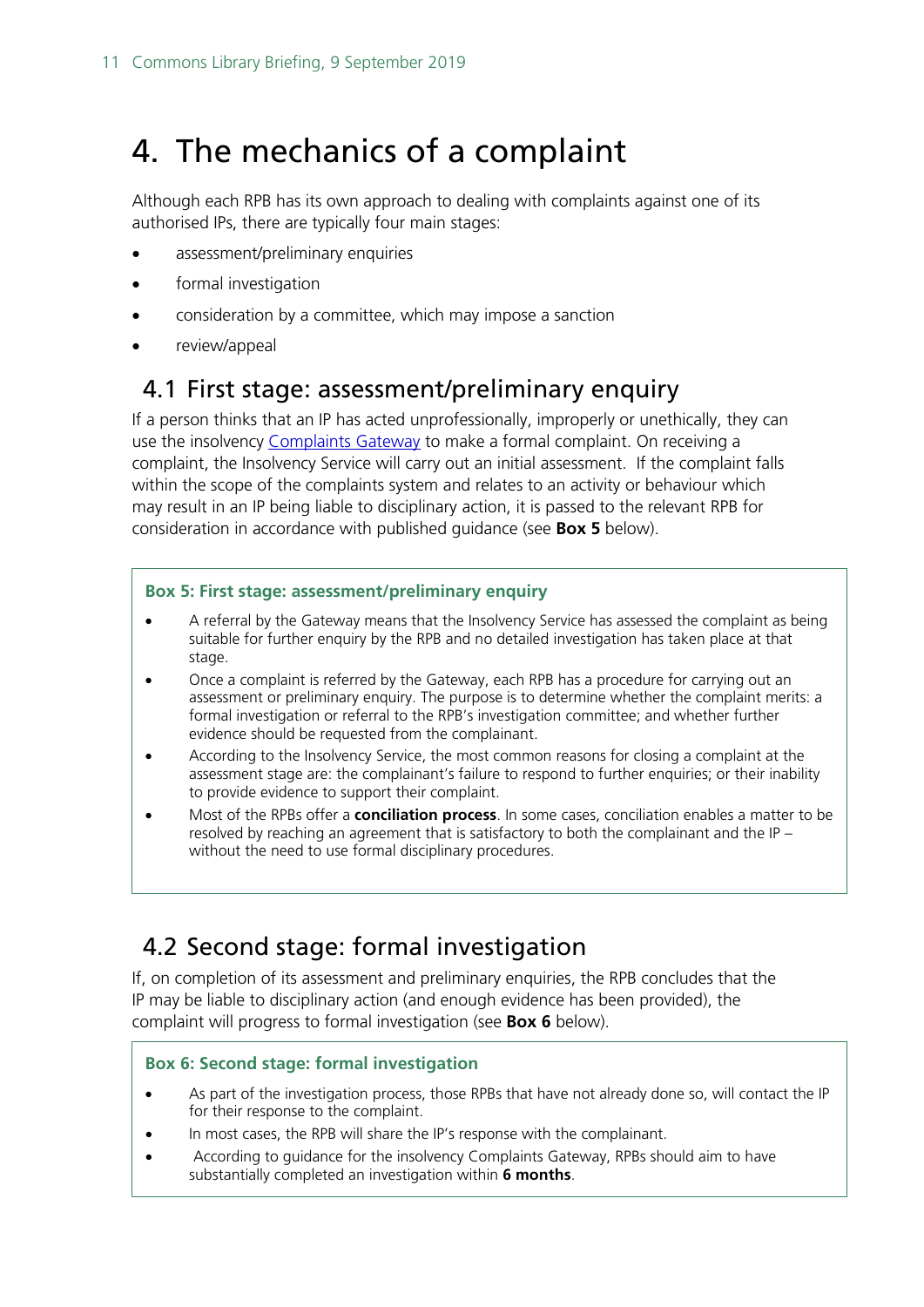### <span id="page-11-0"></span>4.3 Third stage: consideration by a committee, which may impose a sanction

After the investigation is complete, the RPB can refer the complaint to a committee for consideration and a final decision (see **Box 7** below).

#### **Box 7: Third stage: consideration by a committee, which may impose a sanction**

- The committee will determine the appropriate sanction if a case of misconduct or incompetence is made out. This sanction is often imposed through a consent order agreed with the IP. In more serious cases of misconduct or incompetence, or if the IP does not accept a consent order offered by the investigation committee, cases are considered by a disciplinary committee or tribunal.
- It should be noted that each of the RPBs' committees consist of a mixture of both IPs and lay members.
- When issuing a sanction, the relevant RPB is expected to take into account Common Sanctions [Guidance.](https://www.gov.uk/government/publications/disciplinary-sanctions-against-insolvency-practitioners/common-sanctions-guidance) The aim of this guidance is to provide transparency and to ensure that sanctions imposed by the RPBs are comparable for similar types of misconduct.
- Where there is deviation from the guidance, the RPBs should explain this with a reference to any aggravating or mitigating factors considered.
- Since **1 November 2014**, details of disciplinary sanctions notified to the Insolvency Service have been published in a common format agreed with the RPBs.

### <span id="page-11-1"></span>4.4 Fourth stage: review or appeal

If a person is not happy with how their complaint has been handled by an RPB's Investigation Committee, they may have a right to ask for an independent review (see **Box 8** below).

#### **Box 6: Fourth stage: review or appeal**

- Although the reviewer has no power to overturn the decision made by the RPB or their committee, he or she can refer the matter back to the investigation committee for further consideration.
- According to the Insolvency Service, most of the RPBs have agreed to introduce a common panel of reviewers for complaints to increase consistency and transparency around the review stage of the complaints process.
- The RPBs are required to provide information to the Insolvency Service on the progress and outcomes of complaints referred to them every 6 months.

### <span id="page-11-2"></span>4.5 Compensation

There is currently no formal or agreed regulatory mechanism for compensation across the insolvency profession either from IPs directly or through the RPBs. In the past, the Insolvency Service has sought to explain this by suggesting that any such mechanism would not be a substitute for any legal remedies available to individual complainants through the courts.

However, following its recent "Review of handling complaints about Insolvency [Practitioners",](https://www.gov.uk/government/publications/insolvency-practitioner-regulation-review-of-complaints-handling) the Insolvency Service is now of the view that the ability to offer compensation should be explored (for example, where small errors or mistakes have been made which can be corrected and have been accepted by the IP) (see **Section 4** below).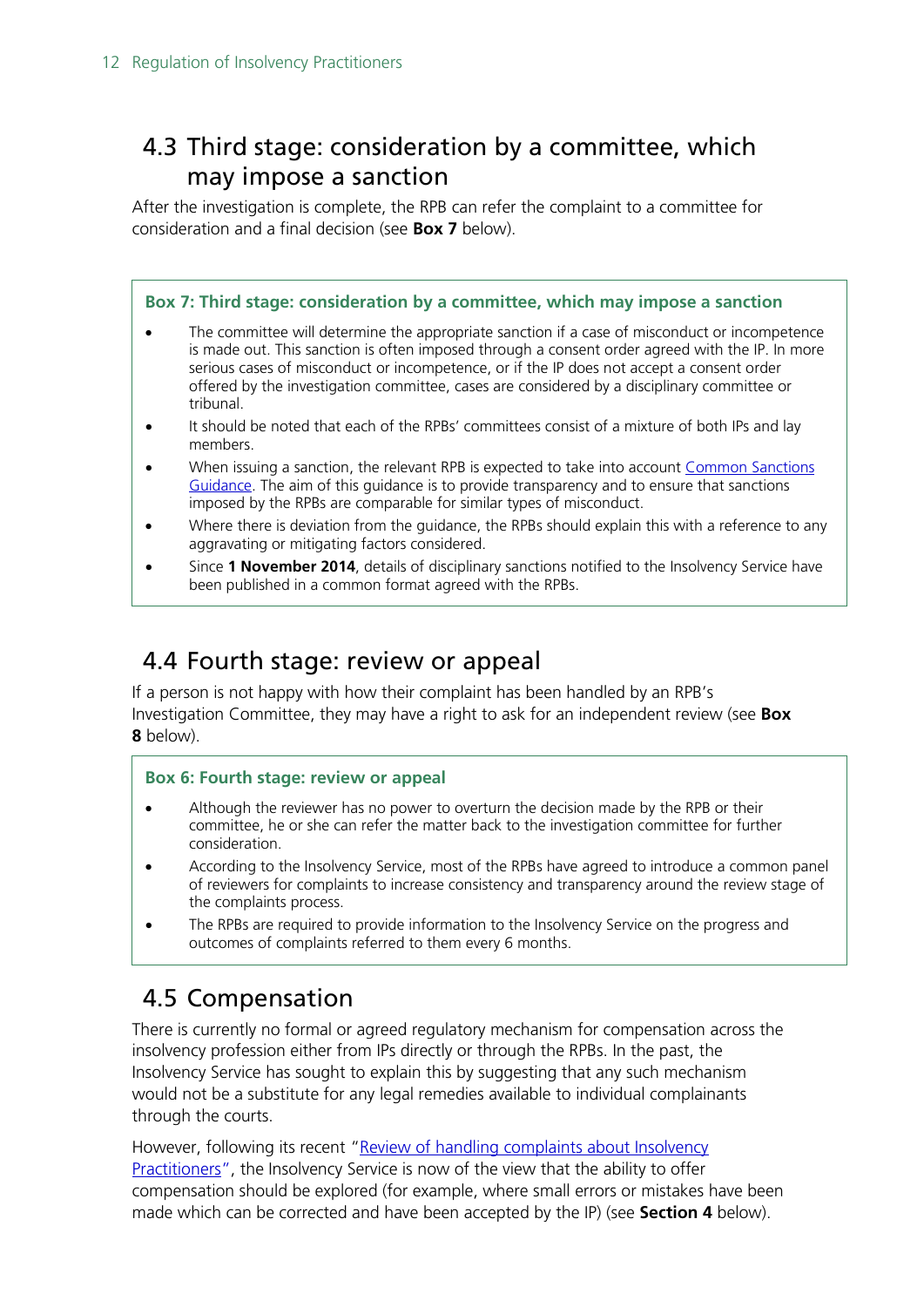## <span id="page-12-0"></span>5. Review of the regulatory framework

### <span id="page-12-1"></span>5.1 Review of handling complaints about IPs

Between July 2015 and March 2016, the Insolvency Service undertook a review of how complaints about IPs were handled by RPBs.<sup>[8](#page-12-2)</sup> The review covered the five RPBs that will remain beyond September 2016 (see **Box 1** above). It considered:

- The progress and outcomes of complaints made since the introduction of the insolvency Complaints Gateway in June 2013.
- The reasons for any delays in complaint progression or resolution.

The level of consistency in disciplinary outcomes under [Common](https://www.gov.uk/government/publications/disciplinary-sanctions-against-insolvency-practitioners/common-sanctions-guidance) [Sanctions Guidance.](https://www.gov.uk/government/publications/disciplinary-sanctions-against-insolvency-practitioners/common-sanctions-guidance)

A report, published in September 2016, summarised the Insolvency Service's key findings and recommendations. [9](#page-12-3) Whilst acknowledging that each of the RPBs had appropriate procedures in place for dealing with complaints about IPs, the Insolvency Service identified some potential areas for improvement to better ensure fair, consistent and transparent outcomes.<sup>[10](#page-12-4)</sup> It made the following recommendations:

- RPBs should ensure that information is sought from IPs in respect of complaints received.
- RPBs and the Insolvency Service should consider the feasibility of IPs paying compensation directly to a complainant in situations where loss or distress has been caused by the IP's actions.
- RPBs to discuss with the Insolvency Service how they intend to ensure the timely progression of complaints.

The Insolvency Service found that whilst the introduction of [Common](https://www.gov.uk/government/publications/disciplinary-sanctions-against-insolvency-practitioners/common-sanctions-guidance) [Sanctions Guidance](https://www.gov.uk/government/publications/disciplinary-sanctions-against-insolvency-practitioners/common-sanctions-guidance) had improved transparency in decision-making, there was still scope to ensure more consistency in the application of the guidance. Following consultation with the five RPBs, the Insolvency Service stated its intention to issue revised guidance.

In addition, the Insolvency Service stated its intention to consult with the RPBs on the publication of all disciplinary outcomes:

As confidence in the regulatory system is likely to be improved where disciplinary actions are published and suitably explained, this is an area that the Insolvency Service plans to consider further with the RPBs.<sup>[11](#page-12-5)</sup>

<span id="page-12-2"></span><sup>&</sup>lt;sup>8</sup> The Insolvency Service, Review of Handling of Complaints about Insolvency [Practitioners,](https://www.gov.uk/government/uploads/system/uploads/attachment_data/file/554113/Review_of_handling_of_complaints_about_insolvency_practitioners.pdf) September 2016, [online] (accessed 9 September 2019)

<span id="page-12-3"></span><sup>9</sup> Ibid

<span id="page-12-5"></span><span id="page-12-4"></span> $10$  Ibid<br> $11$  Ibid

**Ibid**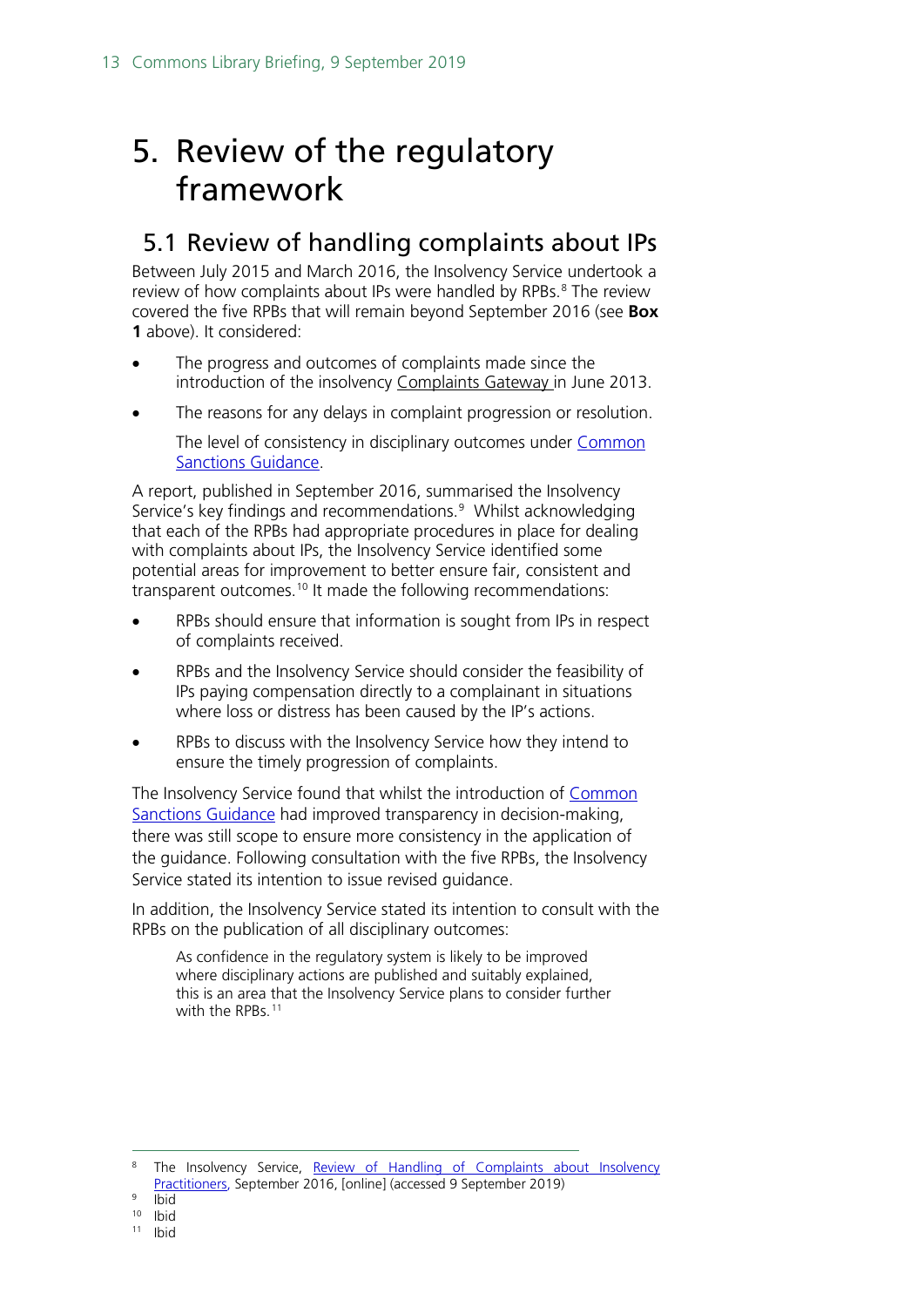### <span id="page-13-0"></span>5.2 Call for evidence on the current regulatory framework for IPS

On 12 July 2019, the Insolvency Service launched a [call for evidence.](https://assets.publishing.service.gov.uk/government/uploads/system/uploads/attachment_data/file/816560/Call_for_Evidence_Final_Proofed_Versionrev.pdf)<sup>[12](#page-13-1)</sup> It is seeking views on the impact of the new regulatory objectives introduced for IPs by the Small Business Enterprise and Employment Act [2015.](http://www.legislation.gov.uk/ukpga/2015/26/contents/enacted) All stakeholders are encouraged to respond to the consultation, namely, Recognised Professional Bodies, insolvency practitioners, trade bodies, creditors and their representatives and debt charities. The consultation closes on **4 October 2019**.

According to the Insolvency Service, responses to the consultation should help it to measure current levels of confidence in the regulatory framework and assess whether there is a need to make further changes, including whether to consult on a move to a single regulator. The Insolvency Service has said that it will consider all the information presented as part of this call for evidence when determining what, if any, further action may be required. Any formal proposals related to the creation of a single regulator will be subject to further consultation and full Parliamentary scrutiny. [13](#page-13-2)

<span id="page-13-2"></span><span id="page-13-1"></span><sup>&</sup>lt;sup>12</sup> Insolvency Service, Call for Evidence: Regulation of insolvency practitioners: Review of [current regulatory landscape,](https://assets.publishing.service.gov.uk/government/uploads/system/uploads/attachment_data/file/816560/Call_for_Evidence_Final_Proofed_Versionrev.pdf) 12 July 2019, [online] (accessed 9 September 2019) 13 Ibid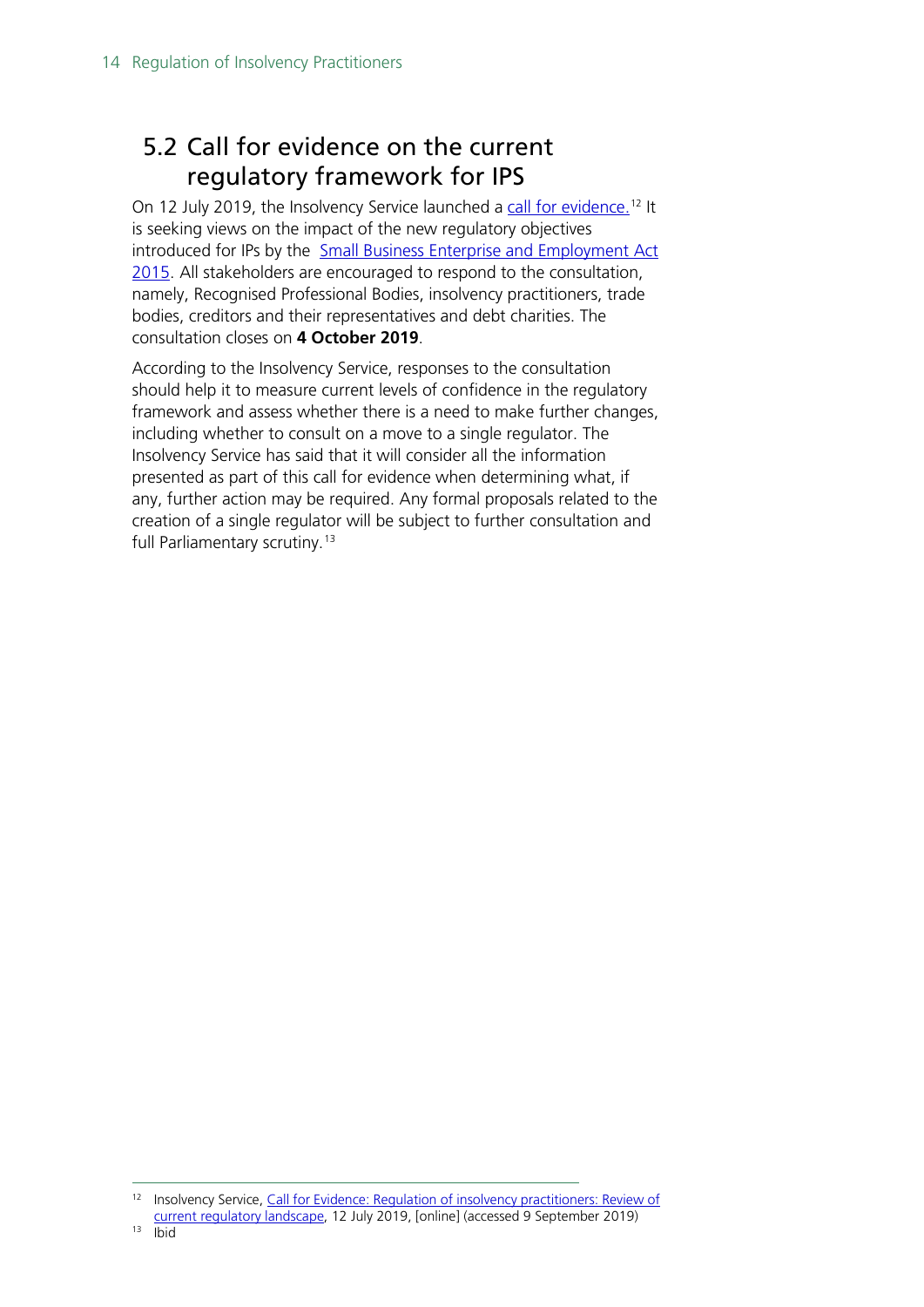## <span id="page-14-0"></span>6. Complaint statistics

According to the Insolvency Service, in the first two years of introducing the insolvency Complaints Gateway in June 2013, almost 2,000 complaints were made to the Gateway and around two-thirds of these were referred to the RPBs.<sup>[14](#page-14-1)</sup> Further information is provided in a useful table compiled by the Insolvency Service (see **Figure 1** below).

| <b>Recognised Professional Body</b> | <b>Number of complaints</b><br>referred |
|-------------------------------------|-----------------------------------------|
| <b>IPA</b>                          | 584                                     |
| <b>ICAEW</b>                        | 572                                     |
| <b>ACCA</b>                         | 120                                     |
| <b>ICAS</b>                         | 47                                      |
| CARB                                | 1                                       |
| <b>Total</b>                        | 1,324                                   |

Fig.1. Complaints statistics

According to the Insolvency Service, common reasons for the Gateway rejecting around a third of all complaints were:

- insufficient evidence provided, and/or no response received from the complainant to a request for further information;
- not a complaint about an IP;
- complainant has already been through the RPB's complaints process; and
- complaints were about the charge-out rates for IP's fees which were not within the scope of the RPB review.

<span id="page-14-1"></span><sup>&</sup>lt;sup>14</sup> The Insolvency Service, Review of Handling of Complaints about Insolvency [Practitioners,](https://www.gov.uk/government/uploads/system/uploads/attachment_data/file/554113/Review_of_handling_of_complaints_about_insolvency_practitioners.pdf) September 2016, [online] (accessed 9 September 2019)